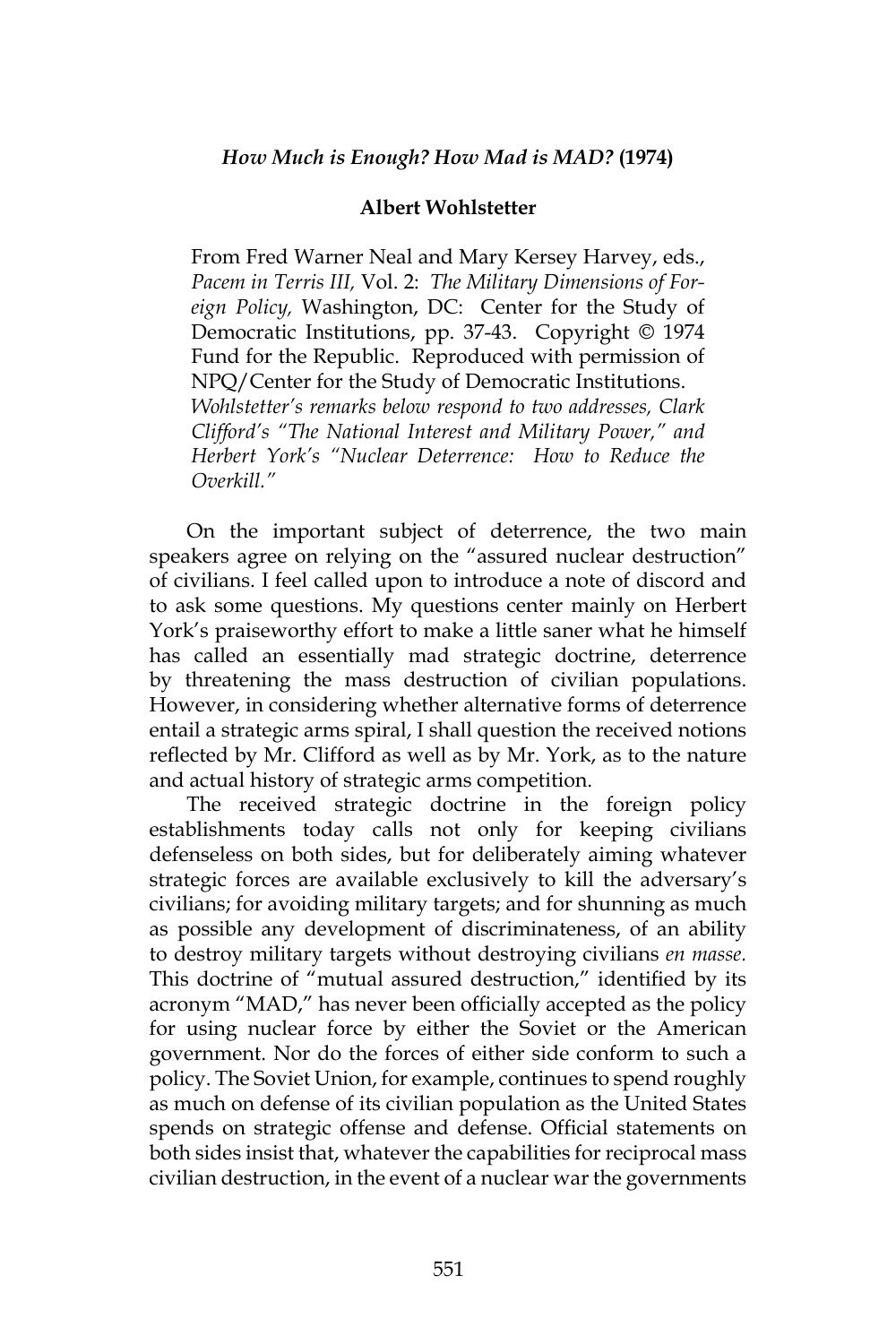would use their forces against a variety of military targets. As Mr. York has pointed out, accuracies, and therefore the ability to reduce unintended destruction, have improved dramatically, and are likely to continue improving on both sides.

Some systems analysts gave currency to the ghastly and most unassuring phrase "mutual assured destruction." They stressed, however, that this was an accounting device, measuring only how the forces could be used, rather than a reflection of the policy for their actual use in the event of war. The relevance and meaning of such macabre accounting are dubious. In any case, much is wrong with both the doctrines and the forces of the superpowers.

However, a responsible policy would move away from, rather than toward, the targeting of civilians. The diverse critics of MAD range from the respected Princeton theologian and student of the ethics of war, Paul Ramsey, to the current director of the Arms Control and Disarmament Agency, Fred Iklé, to Michael May, who, like Herbert York, formerly directed the Lawrence Livermore Radiation Laboratory. Mr. York accepts one of their most powerful objections, namely that even if MAD were a persuasive deterrent to a thoroughly rational decision-maker, such rationality is hardly universal. Even if no one "deliberately takes the responsibility for the appalling destruction and sorrow that war would bring in its train," as the *Pacem in Terris* Encyclical said, "the conflagration may be set off by some uncontrollable and unexpected chance." In that event, to execute the doctrine would mean an unprecedented mass slaughter of unoffending civilians.

Mr. York therefore proposes to limit the damage that would be done in such a case by altering not the aiming points but the size of the force aimed, leaving essentially intact the MIRVed (to use the jargon) missile force, Poseidon and Minuteman III. For these remaining missiles he would limit the yield of each warhead, if I understand him, to twelve-and-a-half kilotons. I presume he would welcome, if not insist, on cutting the Soviet force to the same total of small warheads.

Now I want to stress that I am completely sympathetic with attempts to modify so harsh a doctrine, though I never supported it in the first place. I favor reducing the weight of the explosives that can be launched by strategic forces. I would like to see each side with the same total, and that total much lower than the present U.S. capacity.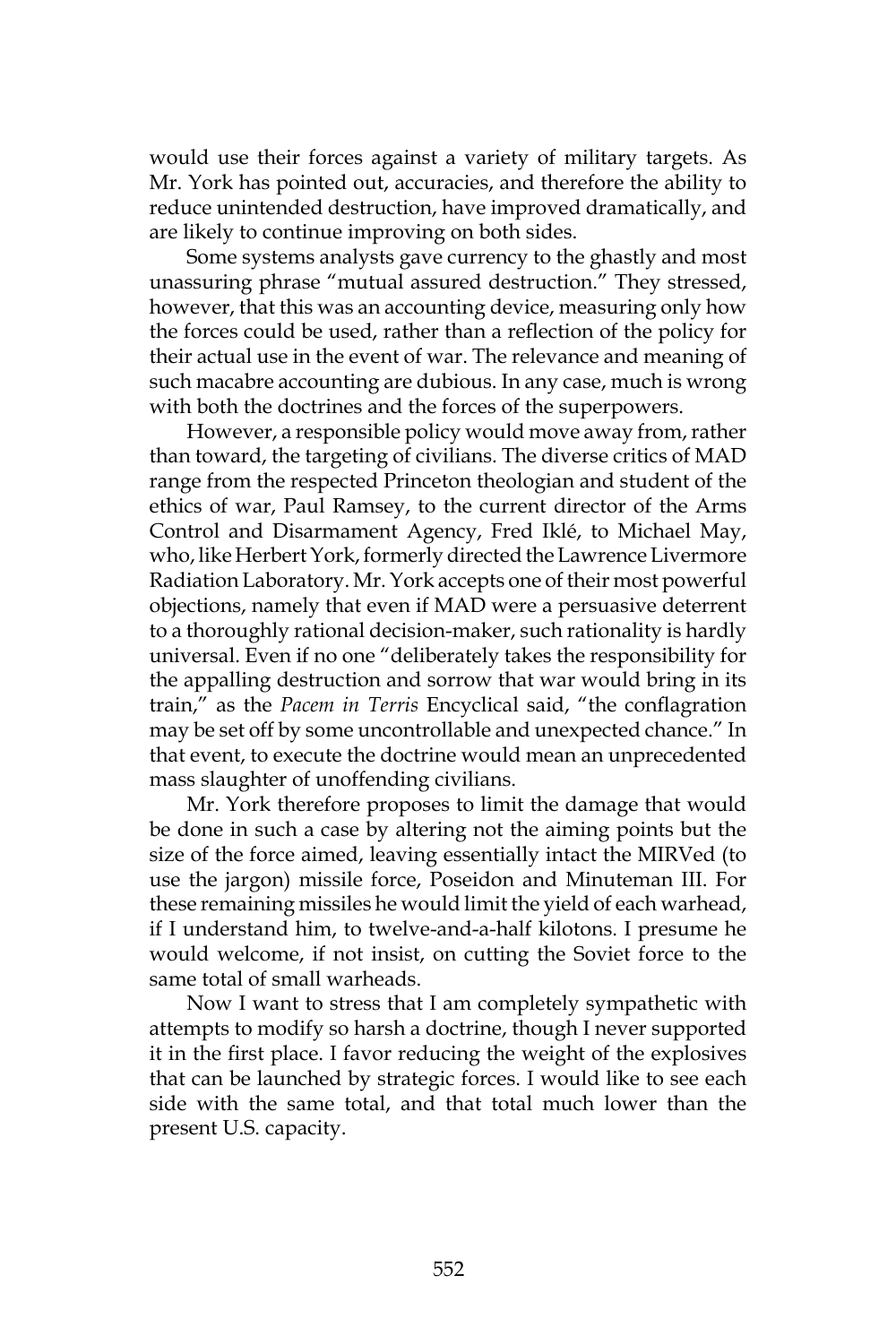However, one must question Mr. York's reduced force on the following grounds: first, if it is deliberately aimed at killing civilians, will the reduction in fact significantly limit the slaughter? Second, would the alternative of aiming such a reduced force at military targets provide a useful deterrent and yet destroy fewer bystanders? As for the first question, even if the twelve-and-ahalf kiloton limit were monitorable, the successful launching of three-quarters of Minuteman III missiles, and less than half the Poseidon, when aimed solely to kill Russian civilians, would promptly destroy nearly 100 million. The delayed effects from fallout would be small only in comparison with this enormous immediate slaughter. In short, simply reducing the force, as he proposes, would not accomplish Mr. York's goal. Even more drastic cuts in the strategic force to a size that still remains reasonably secure against attack in the face of uncertainties or unmonitorable increases, will not make it small enough to keep the slaughter less than catastrophic, so long as the force is aimed exclusively at defenseless population centers.

A nuclear war will in any case be terrible, but if deterrence fails, the alternative to aiming at civilians is to aim at military targets, to limit these targets in number, to choose them in part precisely for their geographical separation from civilian population centers so as to keep the destruction of civilians as low as one can; to select weapons and yields accuracies with that purpose in mind; and, specifically, to reduce fallout by using weapons with a lower fission fraction and by avoiding surface bursts. In fact, surface bursts in such military attacks are a doubly bad idea: they not only increase the *un*intended harm done by fallout; they also reduce the intended harm to military structures, both hard and soft, from blast overpressure—the most predictable weapons effect, and therefore the one that would be counted on by a conservative military planner. Further, the alternative is to maintain command and control of nuclear weapons throughout the conflict, to avoid destroying adversary command centers, and to try to bring the war to an end as rapidly as one can, with as much as possible left intact of civilian society.

This suggests an answer to the second question raised by Mr. York's proposal. There are tens of thousands of possible military targets, just as there are at least equal numbers of villages and farms containing civilians that could be attacked. But there is no legitimate military need to attack every single military target, not to say every civilian target. The force that Mr. York proposes,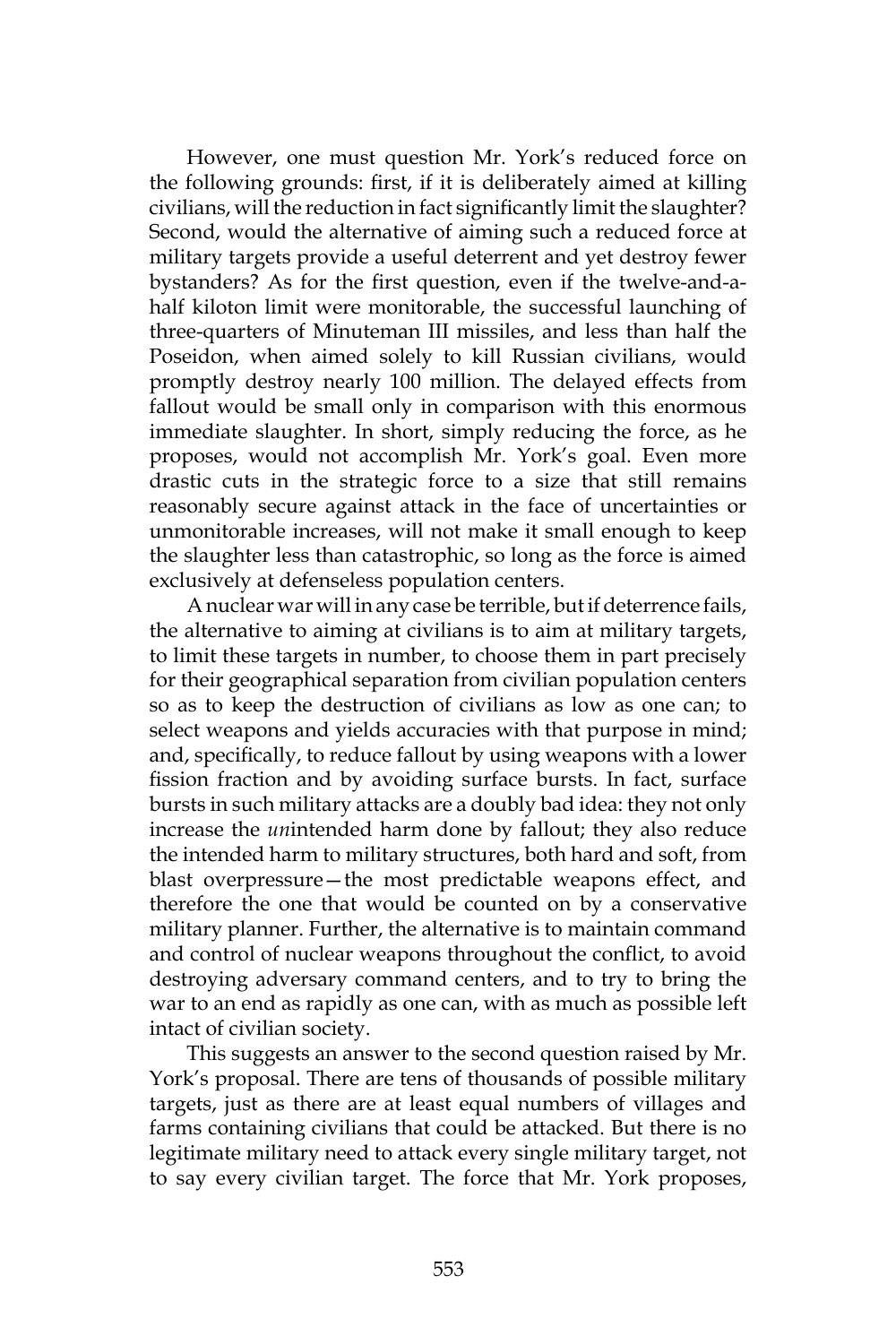given the accuracies that he himself has predicted, could destroy any of several selected military systems, either long-range or general-purpose forces and their means of support. The loss of such massive and costly systems, especially along tensely disputed borders, would be felt as an enormous disaster by a given political-military leadership, leaving it and the nation naked to its enemies. Why wouldn't the prospect of such a loss be an excellent deterrent? Must we aim to kill noncombatants? I favor cutting the force to an agreed lower total, though I would specify the cuts differently. For reducing mass destruction of civilians, however, what is essential is how the force would be aimed and used.

Herbert York is concerned that if we aim at anything other than population centers this would mean more and larger weapons, and so more unintended damage to civilians than would be done deliberately by use of his proposed force. On the face of it, given the concentration of populations and their vulnerability to even a few weapons, this seems implausible. With the accuracies Mr. York and others expect, fewer and smaller weapons than those deployed in the present forces, which may be agreed to under SALT II, would do very well for attacking military targets. For one thing, SALT I already limits numbers, and SALT II can limit them further.

The hypothetical "spiral" models, popular in the academy, seem to me quite remote from the realities. For years claims have been repeated, without supporting evidence, that there has been a spiral increase in strategic budgets, in megatonnage, or in the area that could be destroyed by strategic weapons. And it has been argued that this spiral would continue upward unless civilians become the exclusive targets. These claims are simply inconsistent with actual U.S. history.

The United States has always aimed its nuclear arsenal at military targets, and this has not meant an exponential increase in destructive power in the past. In constant dollars, strategic budgets in the mid-1950s were two-and-a-half times what they are now. Strategic defense vehicles, which current arms race theory supposes to be particularly destabilizing, peaked at seven times what they are now. Offensive vehicles, as Messrs. Clifford and York observe, have been roughly constant.

Moreover, contrary to the stereotype, not only has strategic megatonnage declined drastically, but the geographical area that could be destroyed by the many smaller warheads has been declining for many years, and in 1972 was the same as in 1956. We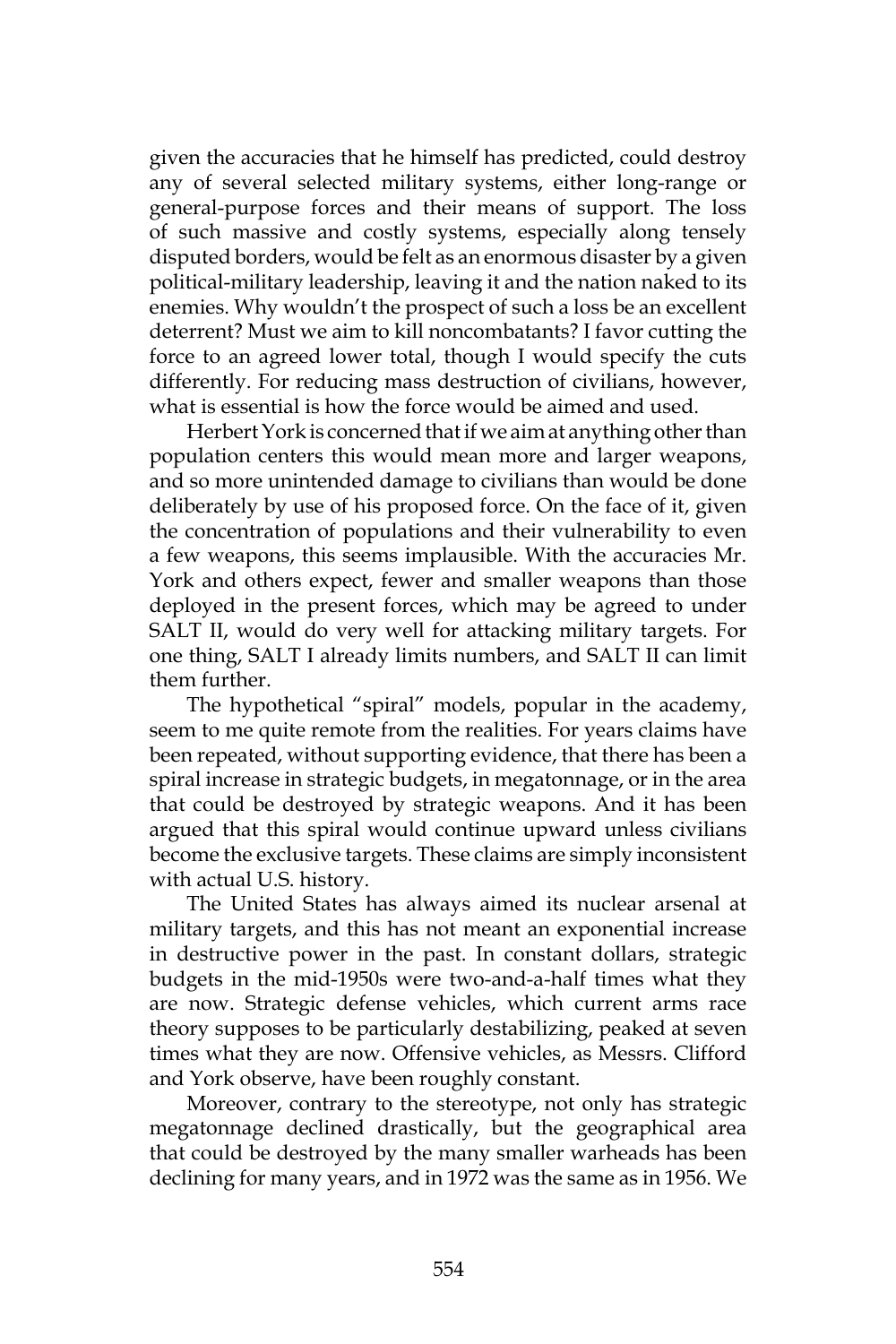may reach agreements, and I hope we do, on still lower strategic budgets. But can we justify aiming our nuclear weapons at civilians simply because they're easy to reach and cheap to kill? Because, so to speak, these noncombatant populations are available in the large, economy size? We should question not only the familiar arguments about budget instabilities occasioned by a supposed arms race, but also the argument that strategic forces aimed exclusively at civilians can provide a stable deterrent ("even one bomb aimed at one city," etc.), while a force aimed at military targets cannot.

To deter, one needs to possess not only a capability to destroy something that's important to an adversary, but also an ability to convince him that the capability would actually be used in response to the action one wants to deter. However, if the action to be deterred left our own civilian society essentially intact as it would if the action were, for example, a nuclear attack directed at an ally in Europe or at Japan—would our promise to respond be convincing if our response would lead not only to the destruction of an adversary's civilians but also of our own? One of the many problems with MAD, when used as a threat, is that the destruction it promises would, in fact, be mutual and is therefore quite obviously unassured. On the other hand, a policy of attacking military targets that minimizes unintended civilian fatalities would offer incentives for an adversary to reciprocate under similar restraints by attacking military targets, thereby making unnecessary both mass homicide and mass suicide.

In any case, military attacks, even with the proposed reduced force, could scarcely remove the possibility of the urban destruction to which proponents of MAD cling. With Mr. York's proposed force of Minuteman III and Poseidon (assuming ten reentry vehicles per Poseidon, rather than fourteen), there would be 6,200 strategic warheads on each side. No one could dream of successfully destroying 6,199; for whatever that is worth, the possibility of one bomb on one city would always remain. A responsible deterrent calls for a less reckless, less homicidal, and less suicidal response.

One final point concerns détente. The process of constructing common interests and warranted mutual trust among sovereign nations with a long history of divergence is likely to be lengthy and painful. The *Pacem in Terris* Encyclical had something to say about the disabilities of threats and fears as a way of moving men toward common goals. In the long run, mutual threats to kill